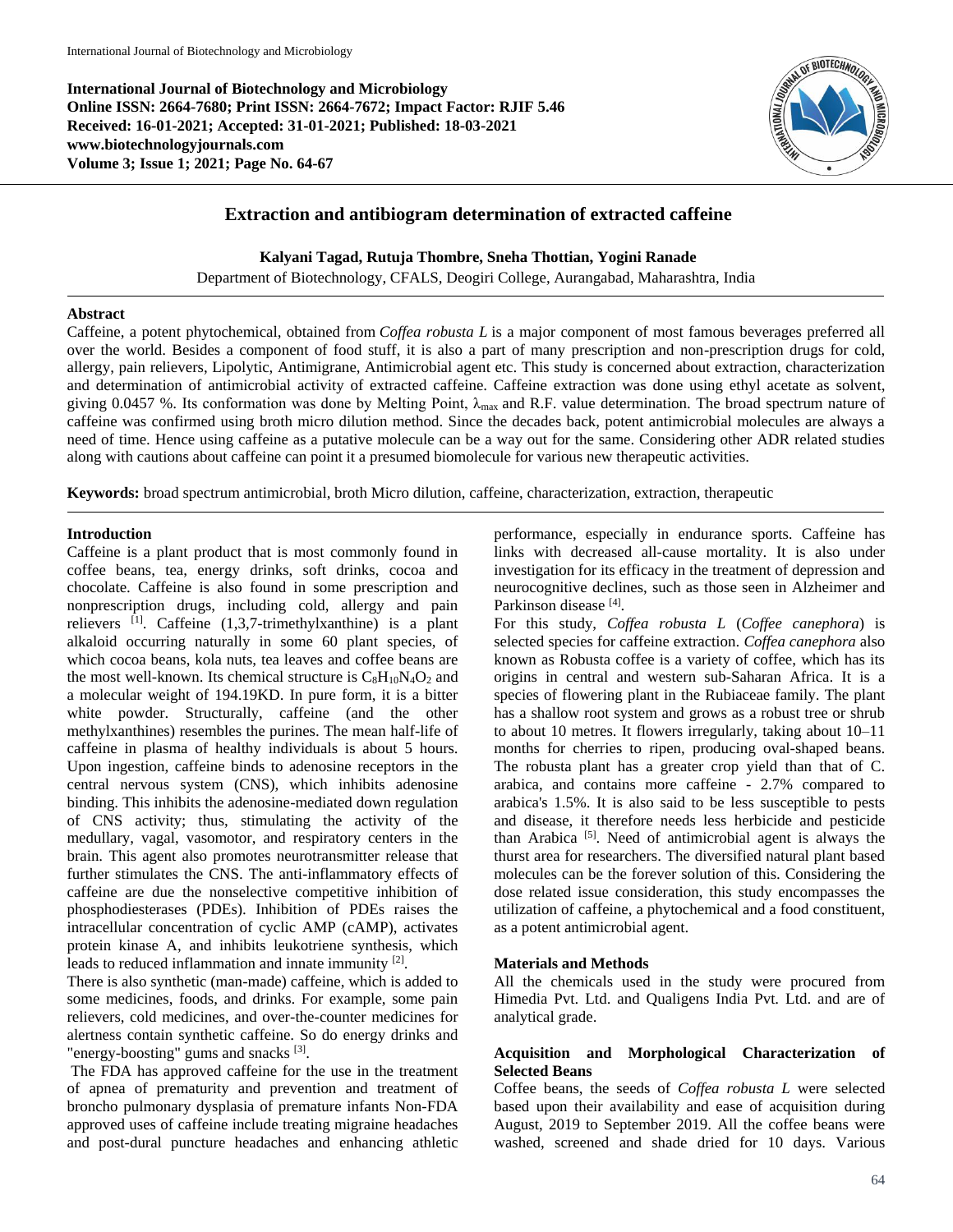morphological parameters and structural features of selected coffee bean sample were studied *viz*. Odour, Colour, Shape and Size. All the coffee beans were inspected for the existence and patter of centre crease, split or midline and its related identification.

### **Sample processing**

Fifty grams of dried beans were crushed directly by grinder without adding any solvent. Coffee beans of selected species were used for further analysis. Selected species coffee beans obtained were in roasted but intact form. Further the beans were utilized in order to process as a sample. Coffee beans were powered and further air dried in controlled condition. The powder is stored in an air tight container till its use.

# **Extraction of Caffeine Single Solvent Extraction**

Two solvents i.e. Ethyl acetate and Dichloromethane were used for single solvent extraction. When each solvent is used as sole solvent, using 20 Gm of coffee power as initial sample recovery obtained as caffeine.

### **Purification of Caffeine**

After concentration of the organic phase there will be "brown gunk" in the bottom of the flask that was further purified using solvent as alcohol. The above brown gunk was purified by sublimation process as well.

# **Characterization of Caffeine**

# **ph**

Aqueous solution (1mg/1ml sterile distilled water) of extracted caffeine was used to determine the pH value [6]. pH value was determined by pH meter and pH strips as well.

### **Solubility Study**

The isolated compound was taken in a test tube and the solubility study was carried out by considered the different solvents in a qualitative manner  $[6]$ . The solubility of caffeine in water, ethyl acetate, ethanol, dichloromethane and acetone were determined by dissolving a 1 mg of extracted caffeine in respective solvent. Clear solution indicates solubility.

### **Melting Point**

Melting point was determined by using a pre sealed capillary which is filled with extracted sample and assembled with thermometer. This assembly is placed in Thiele's tube and heated gradually <sup>[6]</sup>. The visual liquefiction of sample in capillary tube is considered as Melting point.

### **UV- Absorption Spectrum**

UV- absorption spectrum of extracted purified crystalline caffeine was prepared using a UV absorption spectrophotometer from Thermo scientific Model for Ultra violet range [6].

### **Thin Layer Chromatography**

Purity of caffeine was checked using TLC method**<sup>6</sup>** . The extracted caffeine from both plants were dissolved in chloroform, spotted on to the silica gel plates, Merck (Germany)  $20 \times 20$  cm, 0.25 mm in thickness, and developed

using the solvent system : ethyl acetate : methanol : water (10: 1.35: 1.0). The pre-coated TLC plates with Silica gel was first sprayed with 1 g Potassium Iodide and 1 g iodine dissolved in 100 ml ethanol, followed by spraying with a 1 : 1 mixture of 25% HCl : 96% ethanol. The caffeine zones were indicated by a dark-brown colour discernible in visible light. Then  $R_f$  value was calculated. Standard caffeine in references was compared for colour.

#### **Antibiogram determination:**

# **Procurement and Characterization of Bacterial Strains Procurement of Bacterial Strains**

- A. Two bacteria *viz*. *Pseudomonas aeruginosa* and *Bacillus spp.* Were isolated from sewage sample near Govt. Medical College, Aurangabad and resistotyped by disc diffusion using commercial antibiotic discs of Himedia Pvt. Ltd. Mumbai, India<sup>7</sup>.
- B. **Broth Microdilution Assay:** Bacterial inoculums was prepared and grown overnight at  $37^{\circ}$ C. The O.D. was adjusted (O. D. 0.1 at 500 nm) and serial addition of caffeine was done in test tubes as mg/ml to mg/ml. Bacterial culture (0.1 ml) was added to each tube of dilution. Separate set along with blank and positive control (streptomycin 10mg/ml) was prepared for each bacterium. The tubes were incubated at 37<sup>0</sup>C for 24 hrs. After overnight growth, O.D was taken at 500nm and antimicrobial effect was determined [8].

### **Results and Discussion**

# **Characterization of Coffee Beans**

Coffee beans were procured and processed as per the method mentioned. Various morphological parameters and structural features of selected coffee bean sample were studied. The procured coffee beans were analysed for the typical smell and its intensity, *Coffea robusta L* hasmaximum smell at random. Price, caffeine content, availability etc. were considered for selecting *Coffea robusta L.* for further analysis. *C. Robusta* species was also selected by *Muthanna et. al.* <sup>[9]</sup> for caffeine extraction. Various coffee beans were observed for their typical colour shade. Average sized and shaped coffee beans were considered for processing. All these parameters selected species coffee beans obtained were in roasted but intact form which was also done by Shinde P. [10] for further study.

### **Sample Processing**

Selected species of coffee beans S were used for further analysis. Selected species coffee beans were powered and was stored in an air tight container till gets utilized.

#### **Single Solvent Extraction**

When two solvents i.e. Ethyl acetate and Dichloromethane were used for single solvent extraction, ethyl acetate was found to be more efficient solvent giving higher recovery from same initial sample power. Two solvents were used for single solvent extraction are Ethyl acetate and Dichloromethane. When ethyl acetate was used as a sole solvent, 0.914 gm of caffeine was extracted from 20 gm of coffee powder. The process was further supplemented by purification of the extracted caffeine. The % recovery obtained was 0.0457. When dichloromethane was used as a sole solvent, 00.67 gm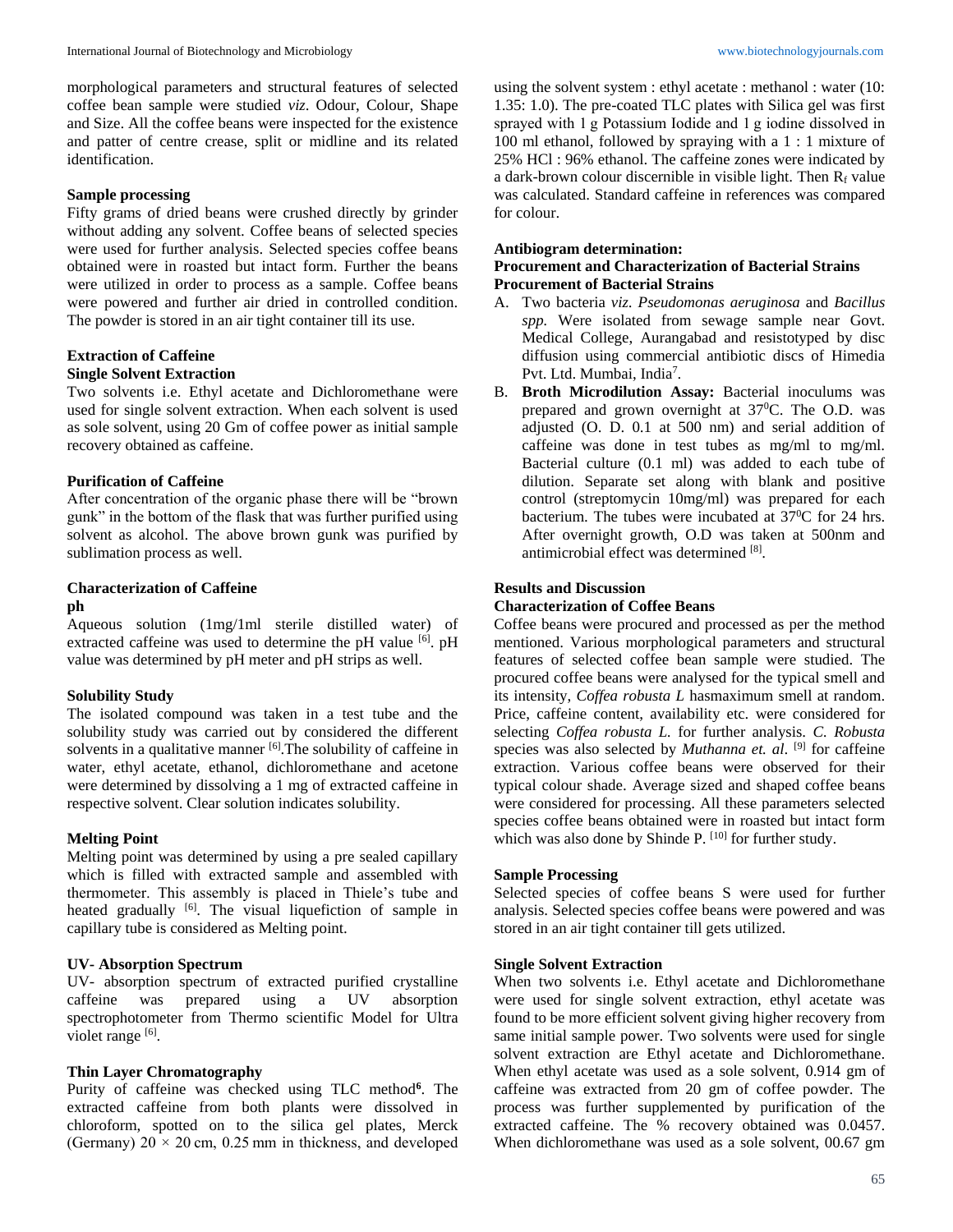of caffeine was extracted from 20 gm of coffee powder. The process was further supplemented by purification of the extracted caffeine. The % recovery obtained was 0.0335 (Table No. 1).

% Recovery = Grams of caffeine recovered / grams of sample taken.

After concentration of the organic phase there will be "brown gunk" in the bottom of the flask that was further purified using solvent as alcohol. The above brown gunk was purified by sublimation process as well.

# **Characterization of Caffeine**

# **pH**

1. When aqueous solution (1mg/1ml sterile distilled water) of extracted caffeine was used to determine the pH, the value was found to be 6.9. This indicates the near neutral nature of caffeine and is comparable with theoretical reference value. The ph is thus appropriate to be putative drug molecule.

# 2. **Solubility Study**

When he isolated compound was tested for solubility in water, ethyl acetate, ethanol, dichloromethane and acetone, the solute is found to be soluble in all tested solvents in the given test conditions.

### 3. **Melting Point**

Melting point for extracted caffeine was found to be near 238<sup>0</sup>C.

### 4. **UV-Vis Spectra**

When an UV- absorption spectrum of extracted purified crystalline caffeine was prepared the  $\lambda_{\text{max}}$  was found to be on 275 nm<sup>11</sup>. The same result was also reported by Md. Abdul Mumin.

#### **Thin Layer Chromatography**

After the complete run and spraying of indicator solution, the caffeine spots were observed by a dark-brown colour discernible in visible light. TLC using Ethyl acetatemethanol- water as solvent system and HCl-Iodine reagent reveals the single pointed brown spot as the presence of caffeine, as it is seen by Deepak P  $^{[6]}$ . Chloroform –acetone – methanol solvent system was used by P. Muthanna<sup>[9]</sup> for the same.

#### **Antibiogram determination**

### **Procurement and Identification of Bacterial Strains**

1. Isolated bacterial isolates were identified on various differential agars as per Bergey's [12] manual as *Pseudomonas spp. and Bacillus* sp. they are also correctly characterized using Grams staining

#### 2. **Resistotyping**

When the Resistogram was obtained for clinical isolates for antibiotics recommended by CLSI**<sup>13</sup>** guidelines "Disk diffusion Method" was used for resistotyping using commercial antibiotic discs of Himedia Pvt. Ltd.

Mumbai, India, all the bacterial cultures show a variable biotyping data. The zone breaking point / IZD was considered as the parameter for determination of drug resistance. The Resistogram was as follows; Pseudomonas (Am<sup>+</sup>, Ac<sup>+</sup>, Va<sup>-</sup>, Cu<sup>-</sup>), and *Bacillus* sp (Am<sup>+,</sup> Ac<sup>+</sup>, Va-, Cu<sup>+</sup>).

# 3. **Broth Micro Dilution Assay**

When MIC determination was done using broth micro dilution assay, overnight incubated cultures were show a linear survival pattern as per the serial caffeine addition. O.D. was determined at 500 nm and less O.D. indicates maximum efficiency of caffeine (graph 1). Sensitivity was shown by *Pseudomonas aeruginosa* and *Bacillus Sp.*  indicating the putative nature of caffeine as broad spectrum antimicrobial agent. The analysis was done in triplicate [14].

#### **Tables and Graphs**

**Table 1:** Recovery of caffeine using single solvent extraction method.

| <b>Sr.no</b> Solvent Name | Sample amount<br>taken (in gms) | <b>Yield</b> (in<br>gms) | $\frac{0}{0}$<br><b>Recovery</b> |
|---------------------------|---------------------------------|--------------------------|----------------------------------|
| Ethyl acetate             | 20                              | 0.914                    | 0.0457                           |
| Dichloromethane           |                                 | 00.67                    | 0.0335                           |



**Fig 1:** Broth Micro dilution assay

# **Conclusions**

Caffeine is a stimulant drug is the world's most widely consumed psychoactive drug. Although there are beneficial side effects to caffeine intake, the negative effects clearly indicate that one should limit their caffeine consumption. Many major organ systems are adversely affected by high amounts of caffeine consumption, including the heart, stomach, respiratory, and reproductive organs. Age and diet are both factors in caffeine's effects on the body.

As concluding this study, Caffeine, a phytochemical obtained from *Coffea robusta L*, extracted using aqueous and organic solvents, found to be a potent antimicrobial agent against the microorganisms i.e. *Pseudomonas* sp. and *Bacillus* spp. under this study. Potent antimicrobial molecules are always a need of time since the decades back. Hence using caffeine as a